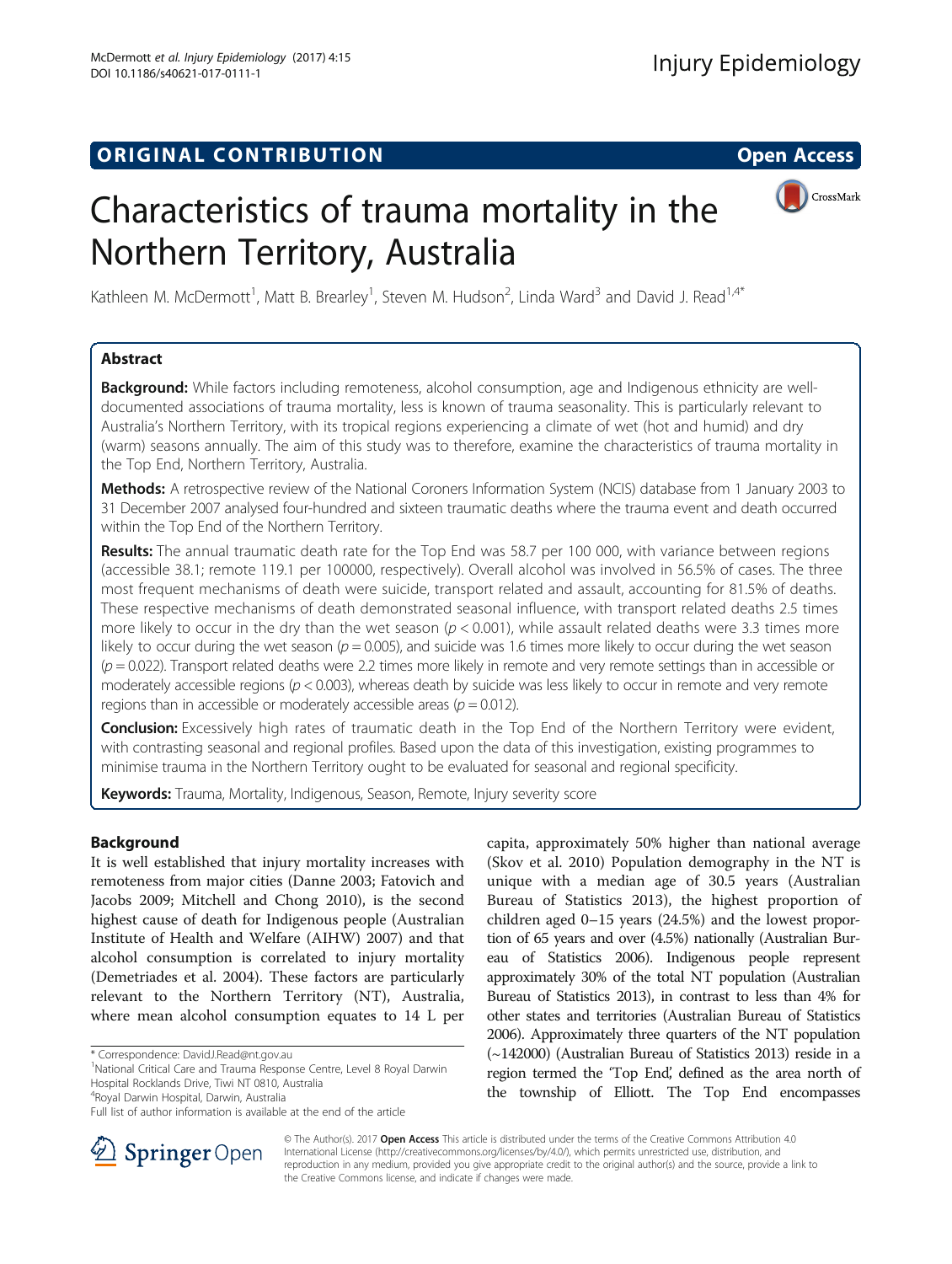approximately 500 000 square kilometres (Gowing et al. [2015](#page-9-0)) including the capital city of Darwin, the Katherine region to the south and Arnhem region to the east producing a very low population density (Australian Bureau of Statistics [2013](#page-8-0)). The majority of the Top End population live within the urban and rural areas, with just 23.5% of the population residing in the remote and very remote areas (Australian Bureau of Statistics [2013](#page-8-0)).

Climate is a defining feature of the Top End, with two distinct seasons experienced annually, the 'Wet' and 'Dry'. The wet season (October – March) is characterised by hot temperatures, high humidity and monsoonal rainfalls, creating harsh outdoor conditions.

Conversely, the dry season (April – September) is known for warm sunny days with low humidity and cool nights, providing ideal conditions for outdoor activities and is therefore peak tourism season with a tourist population approaching half a million annually (Tourism NT: Quickstats report [2016\)](#page-9-0).

The Top End is serviced by three public hospitals, Royal Darwin Hospital, a 350 bed tertiary referral hospital, Katherine District Hospital, a regional 60 bed acute care facility, and Gove District Hospital, a regional 32 bed acute care facility. The sole private hospital of the region is based in Darwin and does not accept direct major trauma admissions. The region has multiple remote area health clinics and retrieval to hospital is achieved by road or air. Of all Australian states and territories the NT has the highest annual injury mortality rate of an age adjusted 97.2 deaths per 100 000 (2004/05 report), in excess of twice the national average (Henley and Harrison [2004\)](#page-9-0). While alcohol consumption and the Top Ends hot climate are well documented, less is known of traumatic death rates of this region, and whether death from traumatic injury is associated with remoteness, severity of injury and access to medical services.

Furthermore, seasonal trends are yet to be identified. Therefore, the purpose of the study was to descriptively report injuries resulting in death in the Top End of the Northern Territory and to analyse for what variables are associated with mortality.

# Methods

### Inclusion and exclusion criteria

All NT trauma related deaths were obtained from the National Coroners Information System. Injury locality within postcodes 0800–0850 and 0854 were automatically included. Injuries sustained within postcodes 0852 and 0862 were individually analysed based upon specific location as these postcodes traverse the border of the Top End and Central Australia.

Deaths from traumatic injuries sustained outside of the Top End and deaths occurring interstate from injuries sustained in the Top End were also excluded. Mechanism of injury was classified according to external cause of injury codes in ICD-10-AM.

#### Data analysis

Cases that met the inclusion criteria were analysed for the following characteristics: age, gender, Indigenous status, mechanism of injury, injury date and time, alcohol involvement, level of medical care, and injury time to death. Mechanism of injury was classified as assault, burn, drowning, electrocution, suicide, transport and other. Transport related injury represented involvement of any form of transport in the death, inclusive of motor vehicle, motorbike, bicycle and pedestrian. Location of death was classified as at scene, remote health clinic, regional hospital or Royal Darwin Hospital. The location of residence, injury and death were also analysed post classification through the use of the Accessibility/ Remoteness Index for Australia (ARIA) (Hugo et al. [1999](#page-9-0); DHAC (Department of Health and Aged Care) and GISCA (NATIONAL Key Centre for Social Applications of Geographical Information Systems) [2001](#page-9-0)). Remoteness of a locality was based on the travel distance required to access a full range services. Darwin, the primary service centre of the Top End is classified as accessible (3.00) the minimal ARIA score of the Top End. The Injury Severity Score (ISS) was calculated from autopsy reports using the Abbreviated Injury Scale (AIS) 2005 revision, 2008 updates (Association for the Advancement of Automotive Medicine [2008](#page-8-0)). For inpatient deaths where autopsy was not performed, AIS was assigned by Trauma Clinical Nurse Consultants accredited in AIS and ISS coding from patient medical records, operative and radiology reports.

Alcohol was deemed to be involved if the coroner reported textual information of alcohol involvement in either the deceased or the person(s) involved, and/or blood alcohol was positive. The former was obtained by reviewing coronial reports of the events leading up to death for terms such as 'alcohol intoxication', 'alcohol', 'intoxicated' or 'inebriated'.

#### Population

Top End population was derived from the Australian Bureau of Statistics (ABS) Census data. The 2006 census data was provided on a postcode basis, with the population of postcodes 0800–0850 and 0854 included. The lower boundary of the Top End region dissects postcodes 0852 and 0862, therefore limiting the automated calculation of Top End population from these jurisdictions. While census data from 2011 was outside of the analysis period, the 2011 data provided individual population centre data not available from the 2006 census. The population of those localities within the Top End from postcodes 0852 and 0862 were calculated as a proportion of total postcode population. The resultant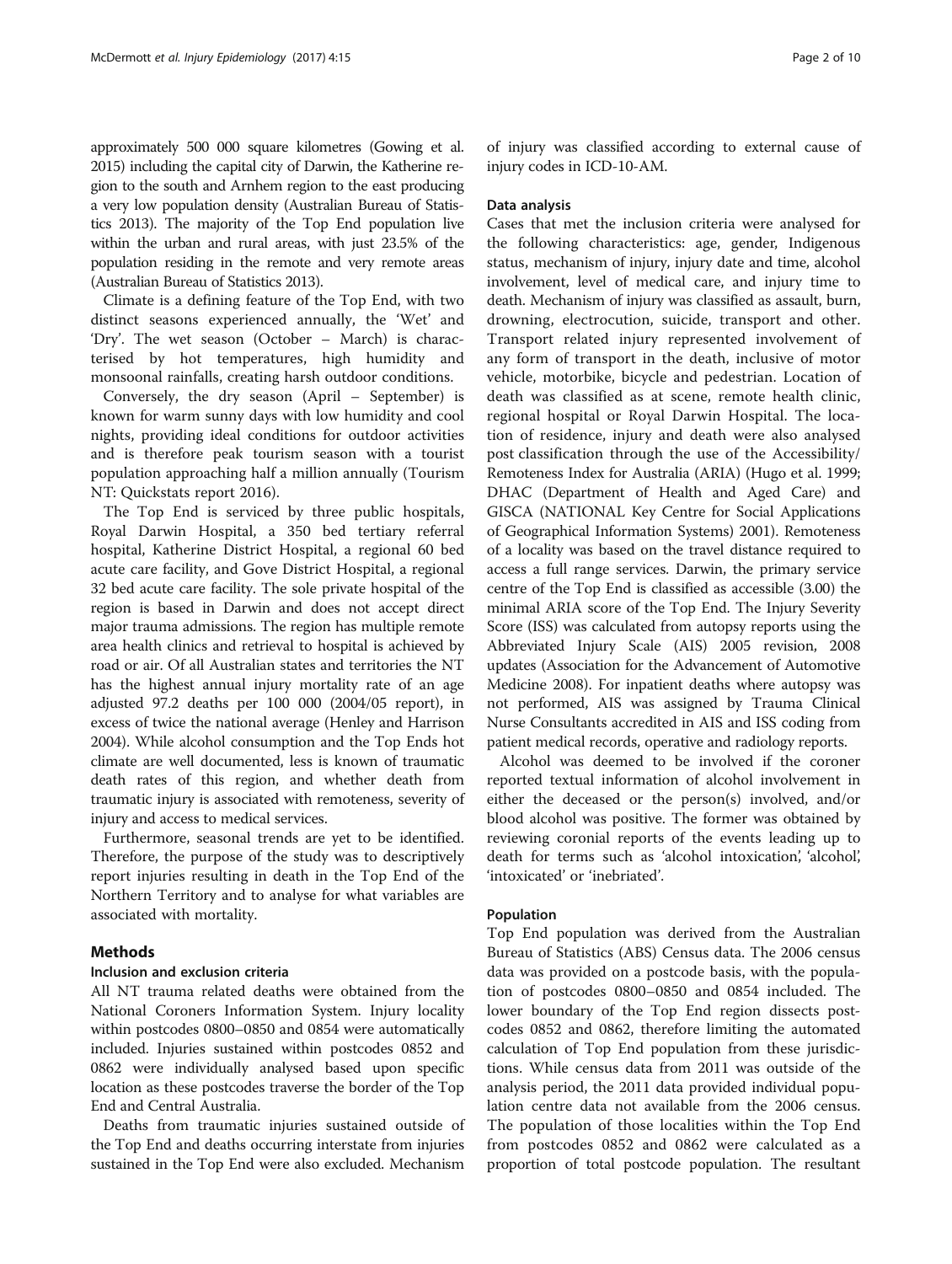percentage was applied to 2006 census data to approximate the population of postcodes 0852 and 0862 within the Top End region.

## Statistical analysis

Stata version 13 (Stata Corporation, Texas, USA) was used for the statistical analyses. Chi squared or Fisher exact tests were used to assess categorical variables;  $p < 0.05$  was considered significant. Multivariate logistic regression analyses with stepwise backward elimination were used to estimate the associations between the mechanism of death outcomes and the predictor variables of remoteness, Indigenous status, season and alcohol involvement.

# Results

The Top End population for 2006 was 141,761, with 68.2% of residents classified as living within the accessible region, compared to moderately accessible (8.3%), remote (7.6%) and very remote regions (15.9%). The Top End population was comprised of 24.1% Indigenous, 67.1% non-Indigenous with 8.8% not accounted for. Of the Indigenous population, 28.8% resided in the accessible region, with 8.9, 11.2 and 51.1% living in moderately accessible, remote and very remote settings, respectively.

A total of 416 trauma related deaths occurred in the Top End region during the 2003–2007 period, with the greatest proportion occurring in the accessible region (44.2%). Overall, the traumatic death rate was 58.7 persons per 100000 annually, with the accessible region exhibiting the lowest rate (38.1 per 100000), and remote region demonstrating the highest rate (119.1 per 100000), approximately three times greater than the accessible region (Table 1). The vast majority of deceased were NT residents (97.8%). Suicide, transport and assault mechanisms accounted

**Table 1** Traumatic death descriptors for the Top End and subregions

|                                              | All regions | Accessible | Moderately accessible | Remote    | Very remote |
|----------------------------------------------|-------------|------------|-----------------------|-----------|-------------|
| Population                                   | 141761      | 96671      | 11784                 | 10751     | 22554       |
| Traumatic deaths                             | 416         | 184        | 53                    | 65        | 114         |
| Annualised traumatic death rate (per 100000) | 58.7        | 38.1       | 91.6                  | 119.1     | 101.1       |
| Gender                                       |             |            |                       |           |             |
| Male                                         | 319 (76.7)  | 139 (75.5) | 46 (86.8)             | 43 (66.2) | 92 (80.7)   |
| Female                                       | 97 (23.3)   | 46 (25.3)  | 8(15.1)               | 21(32.3)  | 22 (19.3)   |
| Ethnicity                                    |             |            |                       |           |             |
| Indigenous                                   | 198 (47.6)  | 56 (30.4)  | 6(11.3)               | 43 (66.2) | 92 (80.7)   |
| Non-Indigenous                               | 217 (52.2)  | 128 (69.6) | 48 (90.6)             | 21(32.3)  | 22 (19.3)   |
| Unknown                                      | 1(0.2)      | 1(0.5)     | 0(0.0)                | 0(0.0)    | 0(0.0)      |
| Age Group                                    |             |            |                       |           |             |
| $<$ 16 years                                 | 28 (6.7)    | 5(2.7)     | 3(5.7)                | 6(9.2)    | 14(12.3)    |
| $\geq$ 16 years                              | 388 (93.3)  | 179 (97.3) | 50 (94.3)             | 59 (90.8) | 100 (87.7)  |
| Mechanism                                    |             |            |                       |           |             |
| Assault                                      | 44 (10.6)   | 20 (10.9)  | 4(7.5)                | 9(13.8)   | 11(9.6)     |
| Drowning                                     | 24 (5.8)    | 10(5.4)    | 3(5.7)                | 8(12.3)   | 3(2.6)      |
| Falls                                        | 28 (6.7)    | 20 (10.9)  | 2(3.8)                | 1(1.5)    | 5(4.4)      |
| Suicide                                      | 148 (35.6)  | 72 (39.1)  | 24 (45.3)             | 17(26.2)  | 35 (30.7)   |
| Transport                                    | 147 (35.3)  | 53 (28.8)  | 17(32.1)              | 26 (40.0) | 51 (44.7)   |
| Other                                        | 25(6.0)     | 9(4.9)     | 4(7.5)                | 4(6.2)    | 8(7.0)      |
| <b>ISS</b>                                   |             |            |                       |           |             |
| Not identified                               | 8(1.9)      | 2(1.1)     | 2(3.8)                | 0(0.0)    | 4(3.5)      |
| $1 - 15$                                     | 14(3.4)     | 8(4.3)     | 0(0.0)                | 2(3.1)    | 4(3.5)      |
| 16-24 (serious)                              | 15(3.6)     | 10(5.4)    | 1(1.9)                | 2(3.1)    | 2(1.8)      |
| 25-39 (severe)                               | 235 (56.5)  | 113(61.4)  | 30 (56.6)             | 36 (55.4) | 56 (49.1)   |
| 40-75 (critical)                             | 144 (34.6)  | 51(27.7)   | 20 (37.7)             | 25 (38.5) | 48 (42.1)   |
| Alcohol Involvement                          | 235 (56.5)  | 103 (56.0) | 23 (43.4)             | 42 (64.6) | 67 (58.8)   |

Parentheses denote percentage of deaths for the given region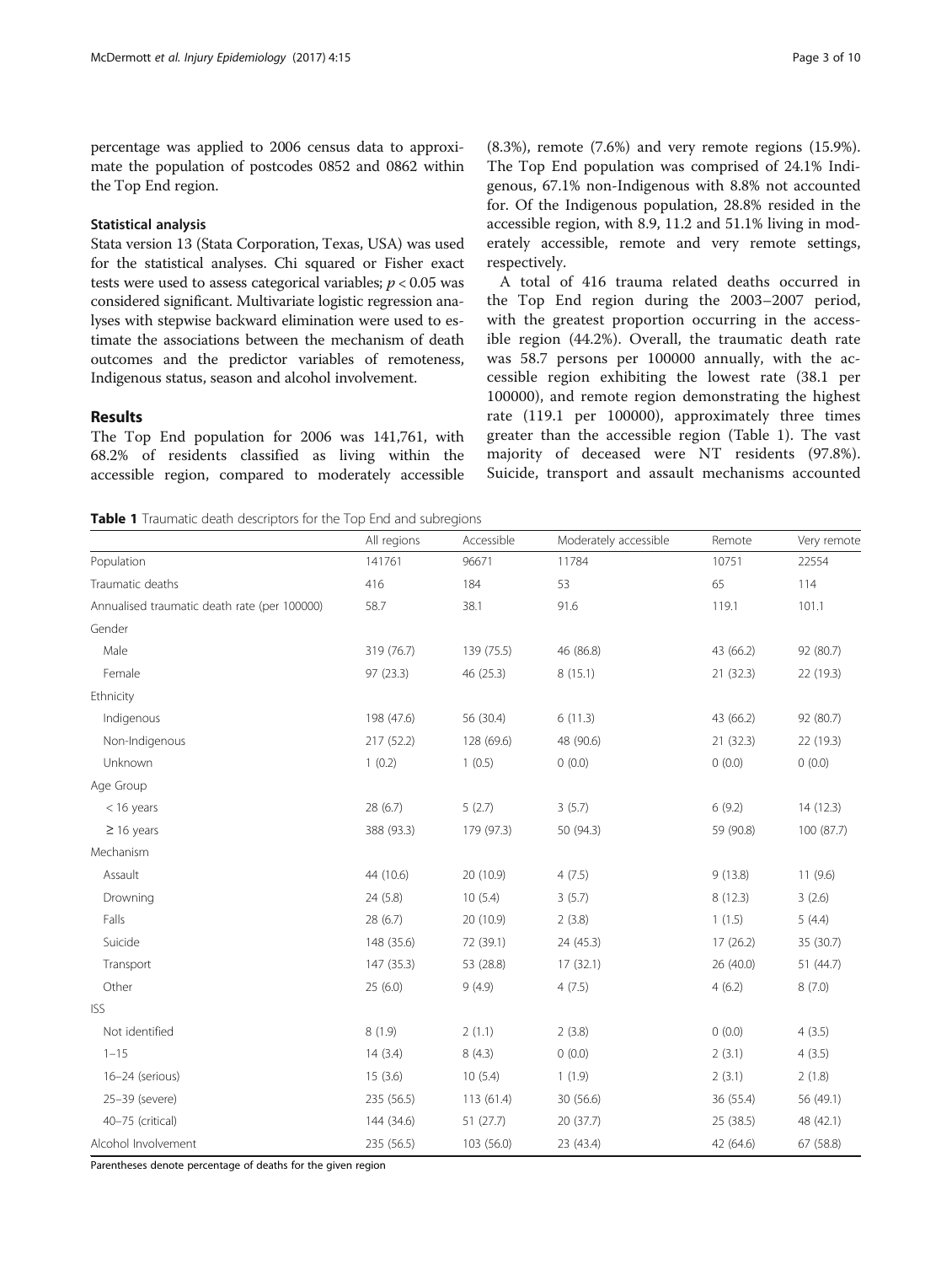for 81.5% of deaths, with alcohol involved in 56.5% of cases.

Alcohol was involved in 75.3% of Indigenous deaths and 39.3% of non-Indigenous deaths.

Death was most frequent at the scene of injury (79.1%), compared to 17.8% at Royal Darwin Hospital, and 3.1% at regional hospitals and remote health clinics. Overall, the Indigenous (47.6%) and non-Indigenous (52.2%) proportion of deaths were similar, however Indigenous deaths accounted for 26.1% of accessible and moderately accessible, and 76.4% of remote and very remote mortality, respectively. Mechanism stratified by remoteness is shown in Fig. 1.

# Mechanism of death

# Suicide

Of the 148 deaths due to suicide, 122 were caused by hanging (82.4%) and 14 were firearm related (9.5%). Males accounted for 87.8% of suicide related deaths, a significantly higher proportion compared to all other deaths  $(p < 0.001)$ . The median age of deceased was 33 years, with the age categories of 16–24, 25–34 and 35–44 years accounting for 72.3% of cases. Approximately 60% of suicides occurred during the wet season. After taking remoteness, Indigenous ethnicity and alcohol involvement into account, suicide was 1.6 times more likely to occur during the wet season  $(p = 0.022)$  (Table [2\)](#page-4-0).

Death by suicide was less likely to occur in remote and very remote regions than in accessible or moderately accessible areas ( $p = 0.033$ ) (Fig. 1, Table [2\)](#page-4-0). With alcohol involved in 50.7% of cases, suicide related deaths were 1.4 times less likely to have alcohol involvement than other mechanisms, although statistical significance was not achieved ( $p = 0.075$ ). Suicide was not related to Indigenous status after accounting for season, remoteness and alcohol involvement ( $p = 0.202$ ).



#### **Transport**

Of the 147 transport related fatalities, 105 were male (71.4%) and six were non NT residents (4.1%). The median age of deceased was 32 years, with the age categories of 16–24 (21.1%), 25–34 (27.2%) and 35–44 years (23.8%) respectively accounting for the vast majority of deaths. Single vehicle rollovers were identified in 43 (29.3%) cases and 40 of the deceased (27.2%) were pedestrians. Eight motorcyclists and two cyclists died during the analysis period, while three deaths were related to aircraft and one death related to marine craft. Of the 92 applicable cases, seatbelts were worn on 23 occasions (25.0%), not worn on 48 occasions (52.2%) and not determined in 21 instances (22.8%).

Alcohol was involved in 65.1% of all transport related deaths, with alcohol involvement 2.6 times more likely than for non-transport related deaths  $(p < 0.0001)$ . Transport related deaths were 2.4 times more likely in remote and very remote settings than in accessible or moderately accessible regions  $(p < 0.004)$  (Table [3](#page-4-0)). Transport related deaths demonstrated a seasonal influence, as they were 2.5 times more likely to occur in the dry than the wet season ( $p < 0.001$ ) (Table [3](#page-4-0)).

## Assault

The cohort of assault related deceased were residents of the NT with ages ranging from 14 to 58 years (median 35 years). Males represented 50.0% of the cohort, a significantly lower proportion than for other mechanisms  $(p < 0.001)$  (Table [4](#page-5-0)). Alcohol was involved in 79.5% of assault related deaths and 75.0% of victims were Indigenous.

Multivariate analysis adjusting for both Indigenous status, gender and alcohol involvement revealed assault related deaths were 4.3 times more likely to occur during the wet season ( $p < 0.001$ ), and that victims were 2.5 times more likely to be Indigenous than non Indigenous ( $p = 0.011$ ).

After taking into account Indigenous status, gender and season, alcohol involvement trended towards association with assault related deaths ( $p = 0.059$ ).

#### Falls

Of the fall related deaths, the majority were males (85.7%) and non-Indigenous (64.3%). The median age of 41 years (range 5–88 years) for fall related deaths was significantly higher than non-fall related deaths ( $p = 0.003$ ). The accessible region accounted for 71.4% of fall related deaths, a significantly higher proportion compared to moderately accessible, remote and very remote regions  $(p = 0.003)$ . There was a trend for lower alcohol involvement in fall related deaths compared to non-fall related deaths ( $p = 0.074$ ).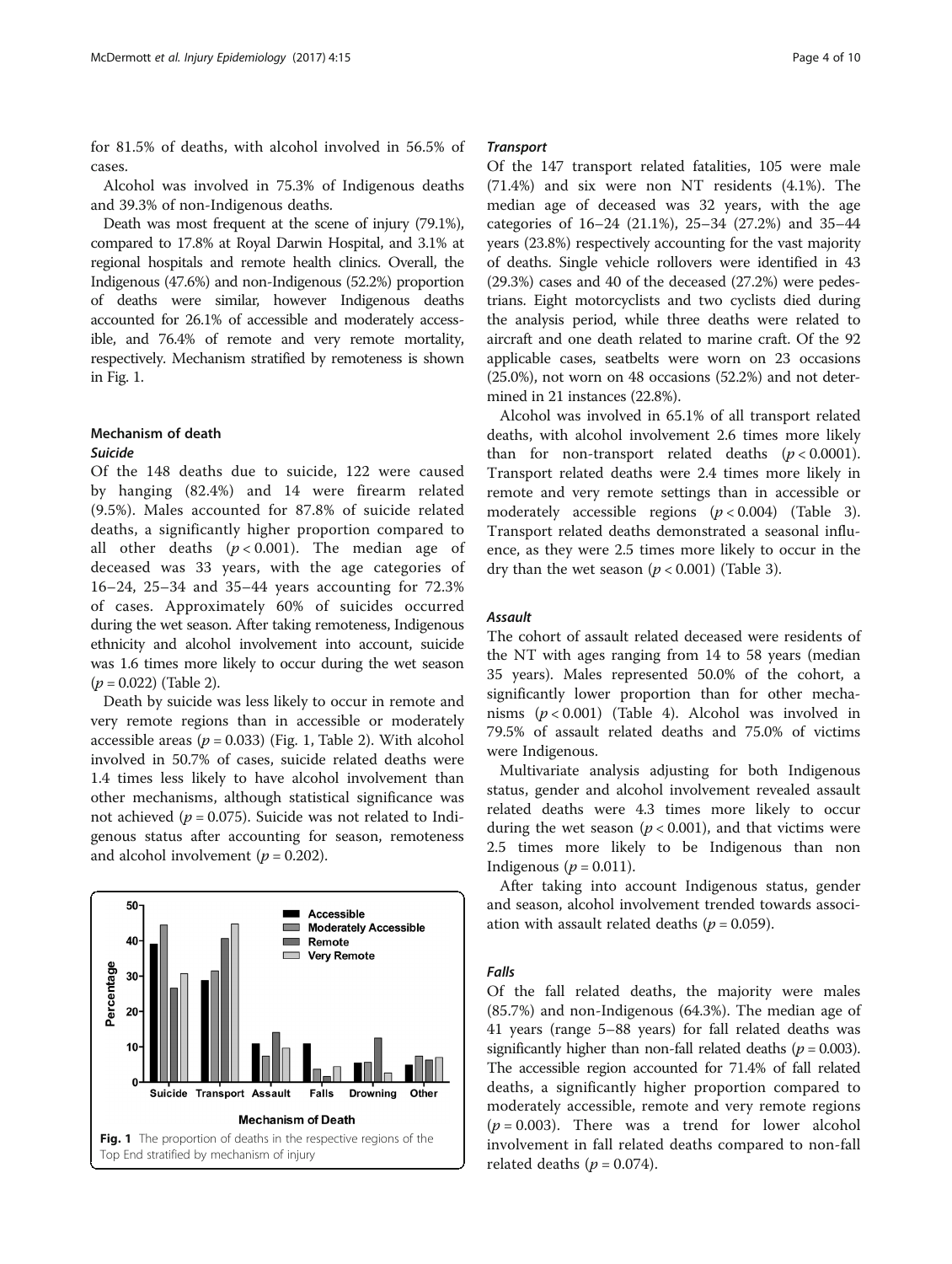| Suicide ( $n = 148$ ) |                     | Bivariate analyses |      |                | Multivariate analyses |           |           |             |                     |      |
|-----------------------|---------------------|--------------------|------|----------------|-----------------------|-----------|-----------|-------------|---------------------|------|
|                       |                     | n                  | $\%$ | $\overline{p}$ | Model building        |           |           | Final model |                     |      |
|                       |                     |                    |      |                | $p$ -values           |           |           |             |                     |      |
|                       |                     |                    |      |                | Model 1               | Model     | Final     | Odds        | OR 95%              |      |
|                       |                     |                    |      |                |                       | 2         |           | ratio       | Confidence interval |      |
| Gender                | Female              | 18                 | 18.6 | < 0.001        | < 0.001               | < 0.001   | < 0.001   | 3.3         | 1.84                | 5.87 |
|                       | Male                | 130                | 40.8 |                |                       |           |           |             |                     |      |
| Season                | Dry                 | 59                 | 30.0 | 0.024          | 0.02                  | 0.019     | 0.022     | 1.6         | 1.07                | 2.50 |
|                       | Wet                 | 89                 | 40.6 |                |                       |           |           |             |                     |      |
| Remoteness            | $A + M$             | 96                 | 40.5 | 0.023          | 0.021                 | 0.057     | 0.033     | 0.6         | 0.41                | 0.96 |
|                       | $R + VR$            | 52                 | 29.1 |                |                       |           |           |             |                     |      |
| Alcohol involvement   | <b>No</b>           | 73                 | 39.2 | 0.095          | 0.02                  | 0.052     | 0.075     | 0.7         | 0.45                | 1.04 |
|                       | Yes                 | 75                 | 31.9 |                |                       |           |           |             |                     |      |
| Age group             | <16 years old       | 6                  | 21.4 | 0.151          | 0.173                 | 0.201     | (removed) |             |                     |      |
|                       | $\geq$ 16 years old | 142                | 36.6 |                |                       |           |           |             |                     |      |
| Ethnicity             | Indigenous          | 64                 | 32.3 | 0.184          | 0.202                 | (removed) |           |             |                     |      |
|                       | Not Indigenous      | 84                 | 38.7 |                |                       |           |           |             |                     |      |

<span id="page-4-0"></span>Table 2 Bivariate and multivariate analyses of suicides

A accessible, M moderately accessible, R remote, VR very remote

## **Drowning**

Males accounted for 19 of the 24 (79.2%) drowning deaths. Median age of the deceased was 36.5 years (range 3–79 years), with half the cohort classified as Indigenous and alcohol involved in 58.3% of cases. In the remote region, drowning accounted for 12.3% of all traumatic deaths, significantly higher than other regions ( $p = 0.012$ ).

# Other mechanisms

Included in the other mechanism of death category (6.0% of all deaths) were six electrocutions, five deaths as a direct result of animals, inclusive of four crocodile attacks, and three burns related deaths. In four cases, the mechanism of death was not determined.

# Injury severity and location of death

Injury severity score (ISS) categories 1–15 and 16–24 accounted for 7.1% of all traumatic deaths. Comparing deaths within the combined 1–24 ISS between accessible/moderately accessible and remote/very remote setting revealed no differences for locality ( $p = 0.603$ ).

Table 3 Bivariate and multivariate analyses of transport related deaths

| Transport ( $n = 147$ ) |                     |     | Bivariate analyses |         |         | Multivariate analysis |                            |      |  |  |
|-------------------------|---------------------|-----|--------------------|---------|---------|-----------------------|----------------------------|------|--|--|
|                         |                     | n   | $\%$<br>р          |         | р       | Odds ratio            | OR 95% Confidence interval |      |  |  |
| Gender                  | Female              | 42  | 43.3               | 0.069   | 0.010   | 0.5                   | 0.30                       | 0.85 |  |  |
|                         | Male                | 105 | 32.9               |         |         |                       |                            |      |  |  |
| Season                  | Dry                 | 90  | 45.7               | < 0.001 | < 0.001 | 0.4                   | 0.25                       | 0.59 |  |  |
|                         | Wet                 | 57  | 26.0               |         |         |                       |                            |      |  |  |
| Remoteness              | $A + M$             | 70  | 29.5               | 0.004   | 0.001   | 2.4                   | 1.43                       | 4.03 |  |  |
|                         | $R + VR$            | 77  | 43.0               |         |         |                       |                            |      |  |  |
| Alcohol involvement     | No                  | 52  | 28.2               | 0.107   | < 0.001 | 2.6                   | 1.54                       | 4.23 |  |  |
|                         | Yes                 | 95  | 40.4               |         |         |                       |                            |      |  |  |
| Ethnicity               | Indigenous          | 72  | 36.4               | 0.758   | 0.005   | 2.2                   | 1.27                       | 3.96 |  |  |
|                         | Not Indigenous      | 75  | 34.6               |         |         |                       |                            |      |  |  |
| Age group               | <16 years old       | 15  | 53.6               | 0.042   | 0.034   | 0.4                   | 0.17                       | 0.93 |  |  |
|                         | $\geq$ 16 years old | 132 | 34.0               |         |         |                       |                            |      |  |  |

A accessible, M moderately accessible, R remote, VR very remote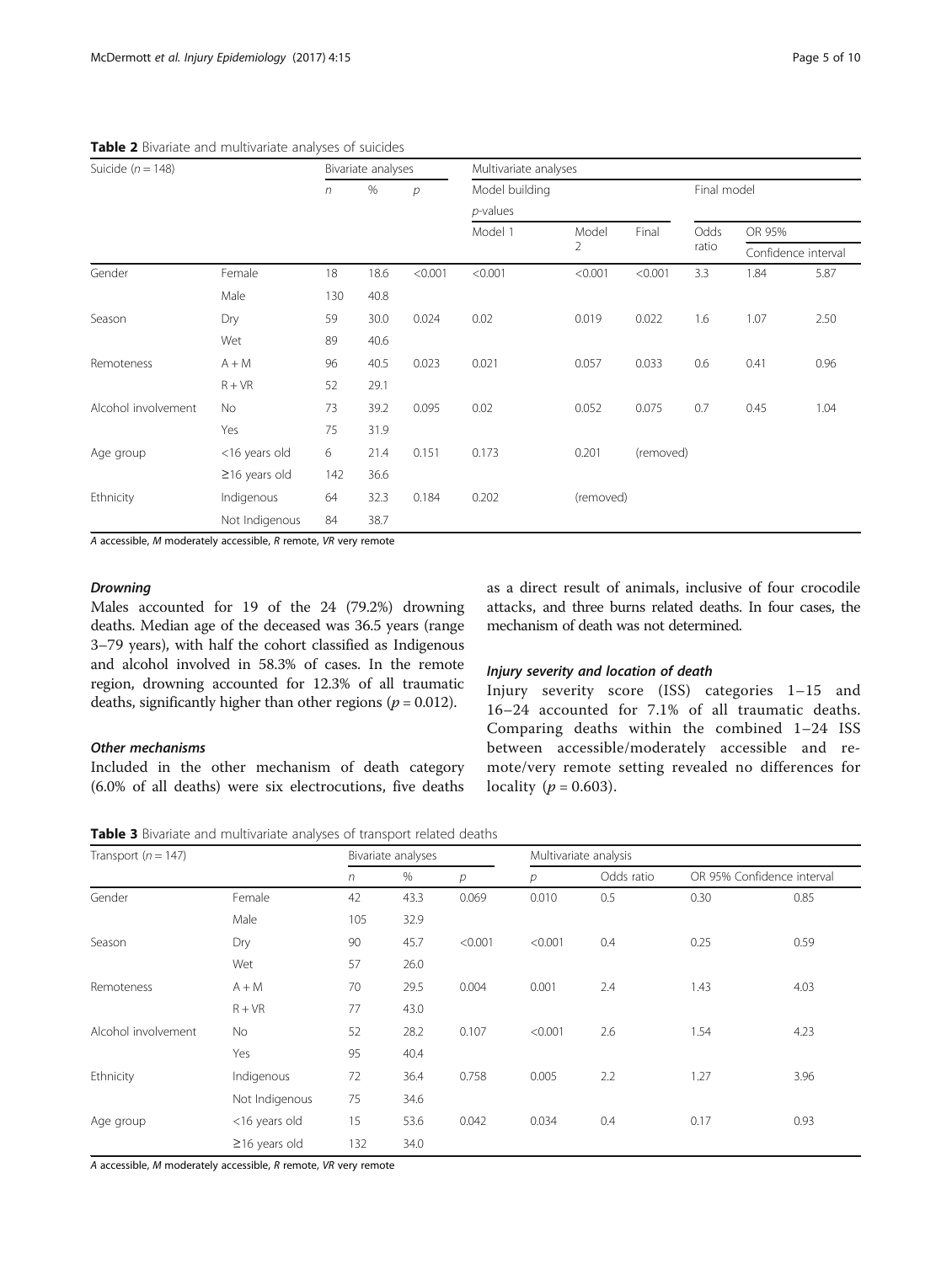| Assault $(n = 44)$  |                     | Bivariate analyses |      |         | Multivariate analyses |                         |           |               |                               |      |
|---------------------|---------------------|--------------------|------|---------|-----------------------|-------------------------|-----------|---------------|-------------------------------|------|
|                     |                     | n                  | %    | p       | Model building        |                         |           | Final model   |                               |      |
|                     |                     |                    |      |         | $p$ -values           |                         |           |               |                               |      |
|                     |                     |                    |      |         | Model 1               | Model<br>$\overline{2}$ | Final     | Odds<br>ratio | OR 95%<br>Confidence interval |      |
|                     |                     |                    |      |         |                       |                         |           |               |                               |      |
| Gender              | Female              | 22                 | 22.7 | < 0.001 | < 0.001               | < 0.001                 | < 0.001   | 0.3           | 0.13                          | 0.51 |
|                     | Male                | 22                 | 6.9  |         |                       |                         |           |               |                               |      |
| Season              | Dry                 | 9                  | 4.6  | < 0.001 | < 0.001               | < 0.001                 | < 0.001   | 4.3           | 1.95                          | 9.62 |
|                     | Wet                 | 35                 | 16.0 |         |                       |                         |           |               |                               |      |
| Alcohol involvement | No                  | 9                  | 5.0  | 0.002   | 0.121                 | 0.074                   | 0.059     | 2.3           | 0.97                          | 5.27 |
|                     | Yes                 | 35                 | 14.8 |         |                       |                         |           |               |                               |      |
| Ethnicity           | Indigenous          | 33                 | 16.6 | < 0.001 | 0.005                 | 0.006                   | 0.011     | 0.4           | 0.16                          | 0.79 |
|                     | Not Indigenous      | 11                 | 5.1  |         |                       |                         |           |               |                               |      |
| Age group           | <16 years old       | $\mathbf{1}$       | 3.6  | 0.340   | 0.328                 | (removed)               |           |               |                               |      |
|                     | $\geq$ 16 years old | 43                 | 11.1 |         |                       |                         |           |               |                               |      |
| Remoteness          | $A + M$             | 24                 | 10.1 | 0.749   | 0.286                 | 0.289                   | (removed) |               |                               |      |
|                     | $R + VR$            | 20                 | 11.1 |         |                       |                         |           |               |                               |      |

<span id="page-5-0"></span>Table 4 Bivariate and multivariate analyses of assault related deaths

A accessible, M moderately accessible, R remote, VR very remote

Suicide accounted for the largest proportion (56.6%) of the ISS category 25–39, while 77.8% of deaths in the ISS 40–75 category were transport related. In very remote settings, 44% of deaths had an ISS of 40 or greater (Fig. 2), a significantly higher proportion compared to the accessible region ( $p = 0.007$ ) due to the high proportion of transport related fatalities. After taking into account mechanism of death, the ISS was not different across regions ( $p = 0.711$ ).

There was a significant association between remoteness ( $p < 0.001$ ), suicide ( $p < 0.001$ ), other mechanisms of death category ( $p = 0.001$ ), injury severity score ( $p <$ 0.001), Indigenous status ( $p = 0.002$ ), assault ( $p = 0.003$ )



and death at scene of injury in a multivariate analysis. Death at scene of injury was 3.9 times more likely in remote and very remote settings than in accessible or moderately accessible regions  $(p < 0.001)$ . Alcohol was 1.9 times more likely to be involved with death at the scene ( $p = 0.064$ ).

# Discussion

Several studies have examined injury mortality in the Northern Territory. However, little focus has been placed on quantifying injury mortality by regional profile and season. Revealing a death rate of 58.7 per 100 000 (2003–2007), multiple trends of interest are highlighted in this study.

Particularly novel to this study is the identification of seasonal associations for the three leading mechanisms of death, suicide, transport and assault. Given that suicide in the NT has been approximately double that of the national average (Australian Bureau of Statistics [2010](#page-8-0); Pridmore and Fujiyama [2011](#page-9-0)), the relatively high frequency of suicide was anticipated. The predominance of suicide within the accessible and moderately accessible regions supports Top End data from 1991- 1998 (Parker and Ben-Tovim [2002](#page-9-0)) but is in contrast to National data identifying greater suicide frequency in rural areas (Henley and Harrison [2004;](#page-9-0) Australian Bureau of Statistics [2010](#page-8-0)). That suicide was not related to Indigenous status (Parker and Ben-Tovim [2002](#page-9-0)) and alcohol was involved in approximately half of suicides (Measey et al. [2006\)](#page-9-0) also corroborates earlier research findings. Yet the aetiology of suicide in the Top End is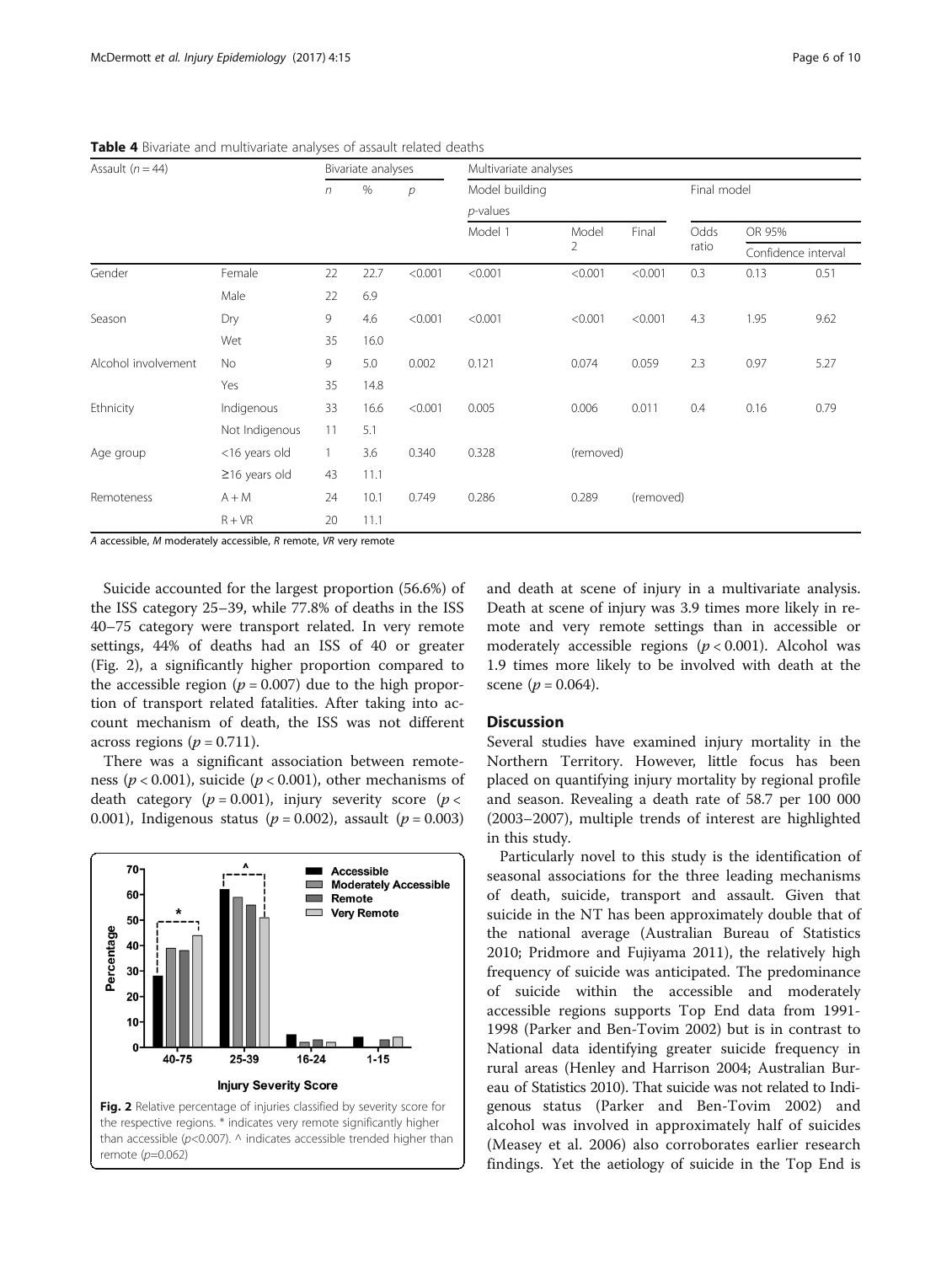complicated by a previous unidentified seasonal association, with increased likelihood to occur during the wet season. The cause of this apparent seasonal influence is beyond the scope of this report, however, a similar seasonal trend was identified for assault related deaths. The harsh climate of the Top Ends build up and wet season contributes to heat stress (Brearley et al. [2015](#page-8-0); Brearley et al. [2016](#page-8-0)), with residents using the colloquial terms of 'mango madness' and 'troppo season' interchangeably with 'build up' to describe the October to December period. The term 'build up' reflects the accumulation of environmental moisture during the day in combination with hot temperatures. In contrast, 'mango madness' and 'troppo season' are references to behaviour anecdotally synonymous with the oppressively hot and humid weather. While more data is required to confirm that the Top Ends environmental conditions contribute to altered behaviour and ultimately increased assault and suicide, ambient temperature has been linked with suicide (Deisenhammer et al. [2003;](#page-9-0) Kim et al. [2011;](#page-9-0) Lee et al. [2006;](#page-9-0) Volpe et al. [2008\)](#page-9-0) and to a lesser extent, assault related deaths (Sisti et al. [2012](#page-9-0)) in other jurisdictions.

Whilst the second most frequent mechanism, transport related fatalities accounted for the majority of traumatic deaths in the remote and very remote regions of the Top End, and were twice as likely in the remote compared with the accessible regions. Single vehicle rollovers accounted for a relatively large proportion of transport related deaths (29.3%), with contributing factors proposed to be straight but unsealed roads, dry season, poorly maintained vehicles, excessive driving speeds and being of Indigenous ethnicity (Treacy et al. [2002](#page-9-0)). The current investigation confirms that single vehicle rollovers were more frequent in the dry season (~63%), and that unsealed roads are a likely factor given that that majority occurred in remote/very remote settings (~63%). Whilst over-represented, the majority of deceased due to single vehicle rollovers were not of Indigenous ethnicity (47%). Although the proportion of single vehicle rollovers varies by season or geography, it is not possible to compute true rates as the number of vehicles or kilometres driven is unknown. It is evident that low seatbelt usage is an area for continued road safety focus given that seat belts were not utilised in at least ~52% of applicable transport related deaths. The majority of victims were Indigenous  $(\sim 56\%)$ , with Clapman et al (Clapman et al. [2008](#page-9-0)) attributing low seatbelt usage to education programmes not reaching the Indigenous community for various societal reasons.

Indigenous road safety education programmes require consideration of social determinants and disadvantage in addition to the immediate causes of injury (Clapman et al. [2008;](#page-9-0) Thompson et al. [2009](#page-9-0)). However, it is also clear that road safety needs to be addressed to the whole

community, and address the role of other factors, inclusive of alcohol given its association with lack of seatbelt usage (~52% of cases). Pedestrian fatalities representing  $\sim$ 27% of transport related deaths was approximately twice the national average of 13% for all Australian road users (Bureau of Infrastructure et al. [2015](#page-9-0)). Factors contributing to this discrepancy may include alcohol consumption and general carelessness for road safety (Thompson et al. [2009\)](#page-9-0). That involvement of alcohol in transport fatalities was twice as likely than other mechanisms of death is alarming, and may be attributed to the high consumption of alcohol in the NT at 14 L per capita (Skov et al. [2010](#page-9-0)). The majority of transport deaths occurred during the dry season. As this is the peak tourist season, it is a common held belief that the excess traffic due to the tourist population contributes to transport related deaths. Such a viewpoint is supported by interstate and overseas residents representing 16% of the whole of NT road fatalities (Northern Territory Road Injury Statistical [2013](#page-9-0)). However this investigation reveals for that the Top End this was not the case, with non NT residents accounting for just 4% of transport related deaths. For the period of this study, the NT road toll (26.2 per 100 000) was almost twice that of the leading OECD nation and three times the national average [\(Northern](#page-9-0) [Territory Road Safety Task Report\)](#page-9-0). It is likely that factors contributing to the high prevalence of transport deaths, and in particular those in the remote and very remote regions are multifactorial. A lack of speed limits, long travelling distances, infrequent traffic and a sparseness of retrieval assets and health infrastructure have been highlighted as threats to the survivability of the remote transport incident victim (Read [2015](#page-9-0)).

Furthermore, remote living Indigenous persons face further barriers, such as limited public transport options, language barriers to licencing and driver training, cultural requirements to travel at short notice en masse, a predominance of unsealed roads and limited access to vehicular maintenance (Helps et al. [2008\)](#page-9-0).

During the initial four years of the study period the NT had open speed limits on rural stretches of highways, permitting drivers to freely select the speed they travelled [\(Northern Territory Road Safety Task](#page-9-0) [Report](#page-9-0)). A road safety taskforce was established in 2006 to identify methods of reducing mortality and serious injury on NT roads [\(Northern Territory Road Safety](#page-9-0) [Task Report](#page-9-0)). Among the taskforces recommendations was establishing speed limits on open stretches of NT highways. Indeed, the NT government introduced speed limits of 130 km/h on the open stretches of major highways and speed limits of 110 km/h on roads outside of urban areas on January 1st 2007 (Burns [2007](#page-9-0)). The impact of this initiative on transport related trauma measured by a comprehensive interrupted time series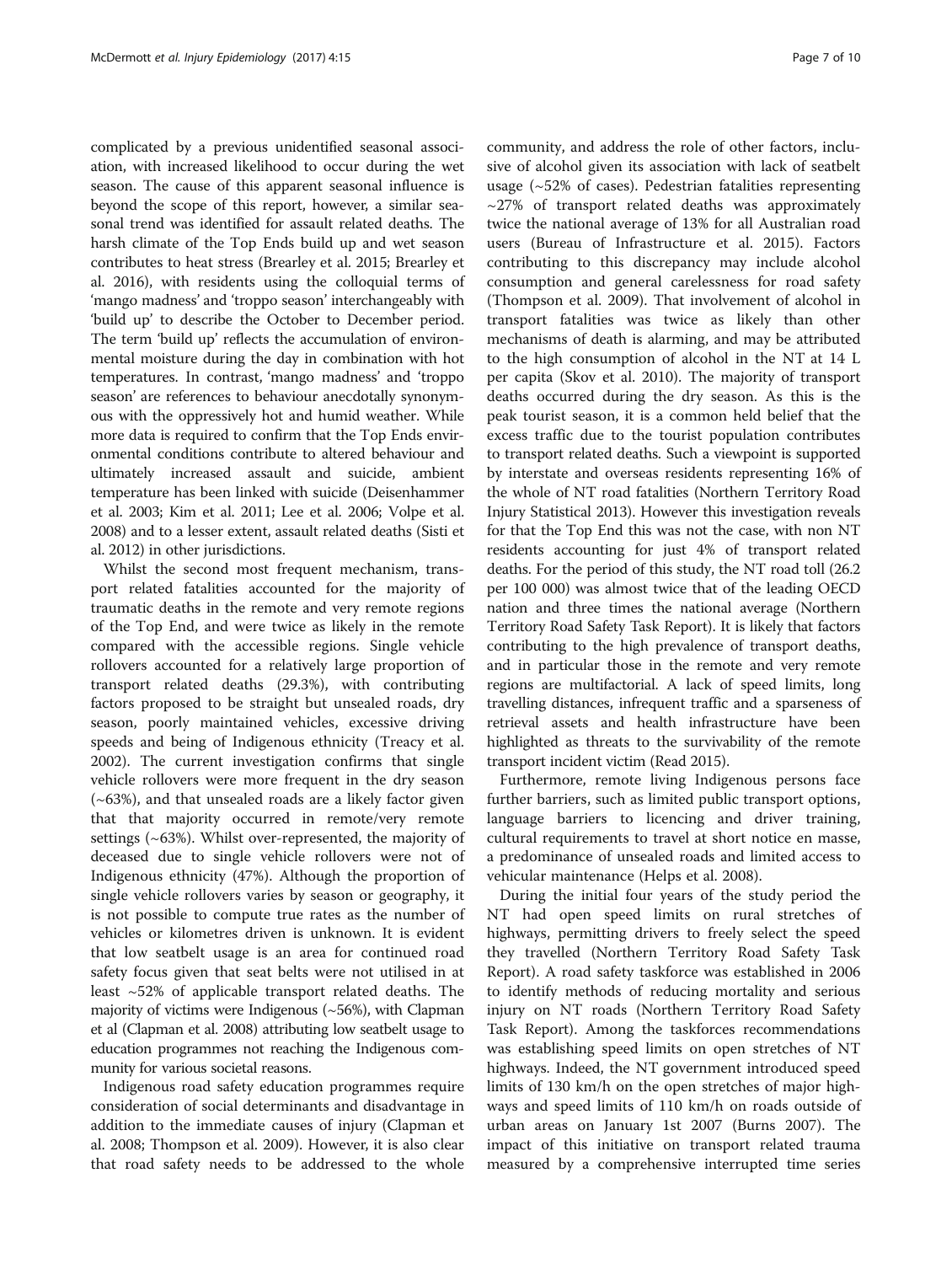analysis is yet to be reported in the scientific literature. Assault was the sole mechanism of death where males were not over represented, with equal representation of the sexes. While the gendered nature of assault deaths is a well supported phenomenon ([Mouzous and Houliaris](#page-9-0)) the equal distribution reported by this study is contrary to the findings that Australian homicide victims are overwhelmingly male [\(Mouzous and Houliaris](#page-9-0); [Mouzous](#page-9-0) [and Seragarae; Mouzous; Davies and Mouzous](#page-9-0); [Virueda](#page-9-0) [and Payne\)](#page-9-0). It is beyond the scope of this paper to describe the classification of the assaults. However, the National Homicide Monitoring Programme (NHMP) ([Mouzous and Houliaris](#page-9-0); [Mouzous and Seragarae](#page-9-0); [Mouzous](#page-9-0); [Davies and Mouzous; Virueda and Payne](#page-9-0)) Homicide in Australia annual report states that during 2003–2007 domestic violence was responsible for the majority of homicides in NT. Following an inquest into the death of an Indigenous female victim in the setting of repeated domestic violence, the NT Coroner made a recommendation that regulators consider mandatory reporting by health professionals of domestic violence (NTMC 083, 2006) [\(Inquest into the death of Jodie](#page-9-0) [Palipauminni\)](#page-9-0). In 2009 an amendment was passed to the Domestic and Family Violence Act, 2007 making it mandatory for adults to report to police if harm has occurred or the reasonable belief that it will occur to persons in a domestic relationship. The data from this investigation provides a benchmark to compare data from post introduction of legislation. Assault victims were 4.6 times more likely to be Indigenous with Indigenous people representing 75% of this cohort. Overall, Indigenous people accounted for almost half (47.6%) of the traumatic deaths reported by this study. With a Top End Indigenous population of 24.1% over the study period, the Indigenous deaths are a clear over representation. As expected, Indigenous status was strongly associated with death in the remote and very remote given an Indigenous population of 67.2 and 80.7% in those respective regions. Indigenous health and injury is complex, as is developing Indigenous health promotion and injury prevention programs (Ivers et al. [2008\)](#page-9-0). The health differences between Indigenous and non Indigenous people are vast. The life expectancy for Indigenous people is ten years less than non Indigenous and the rates of comorbidities are considerably higher (Australian Indigenous [2017\)](#page-8-0). This report does not describe Indigenous health inequity and social determinants of health in the deserved detail, as a combination of social, economic, environmental and cumulative traumatic historical experiences underpin the inequity (Whelan and Wright [2013](#page-9-0)). These factors in combination with the large Indigenous population that is unique to the NT, and the typical remoteness of residence illustrate that there is much to be done towards improving Indigenous mortality rates. Most importantly and challenging is ensuring the cultural sensitivity of health care providers when addressing these needs (Plani and Carson [2008](#page-9-0)).

Remote and very remote settings of the Top End are diverse with small populations dispersed across large geographical areas. The leading mechanism of injury in the collective remote regions was transport. Typically, transport related deaths were associated with high ISS, however when taking into account the mechanism of injury, ISS was not different across the regions. The remoteness of injury is associated with death at the scene and the reason for this was likely the long discovery time of the injured (Fatovich and Jacobs [2009\)](#page-9-0), poorer access to medical facilities (Kmet and Macarthur [2006](#page-9-0)) and that most remote region accidents are transport related, and therefore the victims are more severely injured. It is well recognised that specialised medical care for the trauma patient should be delivered within the 'Golden Hour' (McNicholl [1994](#page-9-0)), however, it is evident that for those injured in the remote regions such an opportunity is generally unlikely.

Alcohol is a well-described risk factor for trauma mortality (Demetriades et al. [2004;](#page-9-0) Thompson et al. [2009](#page-9-0)) and for admission to trauma centres (Macleod and Hungerford [2011\)](#page-9-0). Furthermore, Indigenous Australians are at higher risk of alcohol related harm, with Vos et al (Vos et al. [2003\)](#page-9-0) estimating that it accounted for 6.2% of the burden of disease in Indigenous persons. Alcohol misuse was identified as the leading risk factor for injury in Indigenous persons, and reducing harmful alcohol usage along with other risk factors, was identified as having the greatest potential to reduce the Indigenous health gap (Vos et al. [2003\)](#page-9-0). With alcohol involved in ~57% of traumatic deaths, and ~75% of Indigenous traumatic deaths, alcohol remains a high risk factor for trauma related deaths and a key priority for education in the community.

#### Limitations/future research directions

This study was a population based audit that quantified all pre hospital and in hospital deaths from trauma in an entire regional trauma system. Strengths of this study include the almost universal post mortem availability, ISS calculation, and the fact that Royal Darwin Hospital is the sole referral hospital for major trauma in the region. It is possible that some deaths may have been missed, if the deceased was injured in the NT, then was transferred interstate and subsequently died. The age of the data implies that any application to current times should be cautious, but this study will serve as a valuable baseline to assess the impact of subsequent trauma prevention initiatives locally. Throughout the study period there were a number of legislative changes and implementation at both the Territory and Federal level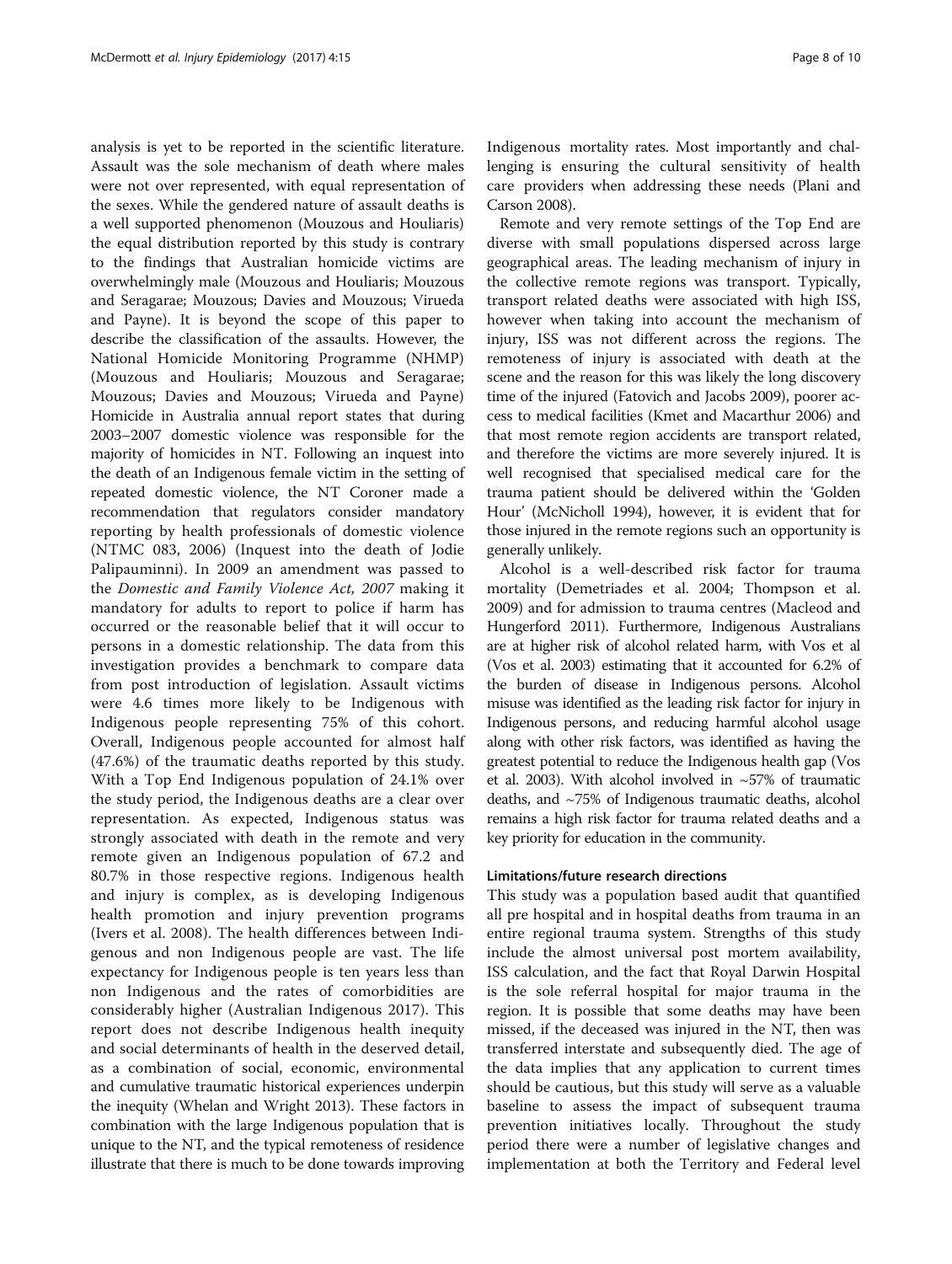<span id="page-8-0"></span>of government and recommendations made by the NT coroner in his coronial findings. Future research should include the analysis of the effect of these changes. Notably the introduction of speed limits on open stretches of highway on January 1, 2007 (Read [2015](#page-9-0)) changes in perimeter pool fencing laws (Swimming Pool Safety [2014](#page-9-0)). The 2006 recommendation by the coroner of mandatory reporting of domestic violence when introduced in 2009 (Family and Domestic Violence Act 2007s 124) (Domestic Violence Act [2007\)](#page-9-0) was the first of its kind in Australia (Northern Territory Department of Children and Families [2012](#page-9-0)) and has potential to effect offender recidivism.

The introduction of the federal government Northern Territory Emergency Response Act 2007 (Northern Territory National Emergency Response Act (No 129[.2007](#page-9-0)) 2007) in August 2007 followed the introduction of a range of broad ranging measures to Indigenous communities in the NT on June 21, 2007 'In response to the national emergency confronting the welfare of Aboriginal children in the Northern Territory' (Brough [2007\)](#page-9-0).

There were multiple measures introduced, including 'introducing widespread alcohol restrictions on NT Aboriginal land and increasing policing levels in prescribed communities' (Brough [2007\)](#page-9-0). The effects of this legislation on Indigenous communities is beyond the scope of this report, however at a minimum it is obvious that this legislation would affect the social landscape of remote communities (Australian Human Rights Commission) for example internal migration. The effects of this legislation on trauma mortality in the Top End communities are yet to be measured.

## Conclusion

Contrasting regional profiles for traumatic death in the Top End of the NT are detailed by this report. The remote region demonstrated the highest annual traumatic death rate of 119.1 per 100000 persons, approximately three times greater than the accessible region. Transport related deaths were more likely to occur in remote and very remote settings, whereas suicide was more prominent in accessible and moderately accessible regions. Alcohol was involved in 56.5% of deaths. Indigenous status was strongly associated with transport and assault mechanisms. A distinct seasonal influence was apparent for suicide and assault deaths that warrants further investigation. Based upon the data of this investigation, a regional and seasonal approach to injury prevention programmes is warranted.

#### Abbreviations

ARIA: Accessibility/remoteness index for Australia; ISS: Injury severity score; NT: Northern Territory; RDH: Royal Darwin Hospital

#### Acknowledgements

Dr Annette Holian for assistance with injury severity score calculations.

## Funding

There is no funding source to declare.

#### Availability of data and materials

The authors do not have ethical approval to share the raw data for this project.

#### Authors' contributions

DR, KMcD, MB, SH all contributed to study conception and design. Data was collected by SH 85%, KMcD 10% DR 5%. Statistical analysis by LW 80% and MB 20%. Manuscript Authorship KMcD 60%, MB 30%, DR 10%. All authors reviewed the manuscript prior to submission. All authors read and approved the final manuscript.

#### Competing interests

The authors declare that they have no competing interests.

#### Consent for publication

Not applicable.

#### Ethics approval and consent to participate

Ethical approval was granted from the NT Department of Health and Menzies School of Health Human Research Ethics Committee and the Victorian Department of Justice Ethics Committees.

#### Publisher's Note

Springer Nature remains neutral with regard to jurisdictional claims in published maps and institutional affiliations.

#### Author details

<sup>1</sup>National Critical Care and Trauma Response Centre, Level 8 Royal Darwin Hospital Rocklands Drive, Tiwi NT 0810, Australia. <sup>2</sup>Gisbourne Hospital Gisbourne, New Zealand. <sup>3</sup>Menzies School of Health Research, Darwin, Australia. <sup>4</sup> Royal Darwin Hospital, Darwin, Australia.

#### Received: 4 December 2016 Accepted: 7 April 2017 Published online: 15 May 2017

#### References

- Association for the Advancement of Automotive Medicine. The abbreviated injury scale, 2005 – update 2008. Barrington: Association for the Advancement of Automotive Medicine; 2008.
- Australian Bureau of Statistics. Population distribution, Aboriginal and Torres Strait Islander Australians, 2006. Canberra: ABS; 2006. ABS Cat no.4705.0.
- Australian Bureau of Statistics. Population by Age and Sex, Australia. 2006. Canberra: ABS 2006. (ABS Cat no.3235.0). [http://www.abs.gov.au/ausstats/](http://www.abs.gov.au/ausstats/abs@.nsf/Products/3235.0~2006~Main+Features~Main+Features?OpenDocument) [abs@.nsf/Products/3235.0~2006~Main+Features~Main](http://www.abs.gov.au/ausstats/abs@.nsf/Products/3235.0~2006~Main+Features~Main+Features?OpenDocument) [+Features?OpenDocument.](http://www.abs.gov.au/ausstats/abs@.nsf/Products/3235.0~2006~Main+Features~Main+Features?OpenDocument) Accessed 4 Jan 2015.
- Australian Bureau of Statistics. Suicides, Australia, 2010. Canberra: ABS 2010. (ABS Cat no. 3309.0). [http://abs.gov.au/ausstats/abs@.nsf/Products/3309.0~2010~](http://abs.gov.au/ausstats/abs@.nsf/Products/3309.0~2010~Chapter~Suicide+in+Australia?OpenDocument) [Chapter~Suicide+in+Australia?OpenDocument](http://abs.gov.au/ausstats/abs@.nsf/Products/3309.0~2010~Chapter~Suicide+in+Australia?OpenDocument). Accessed 4 Jan 2015.
- Australian Bureau of Statistics. 2011 Census of Population and Housing. Customised Data Report. 2013. Canberra: ABS; 2013.
- Australian Human Rights Commission. Social Justice Report 2007 Chapter 3: The Northern Territory 'Emergency Response' intervention. [https://www.](https://www.humanrights.gov.au/publications/social-justice-report-2007-chapter-3-northern-territory-emergency-response-intervention) [humanrights.gov.au/publications/social-justice-report-2007-chapter-3](https://www.humanrights.gov.au/publications/social-justice-report-2007-chapter-3-northern-territory-emergency-response-intervention) [northern-territory-emergency-response-intervention](https://www.humanrights.gov.au/publications/social-justice-report-2007-chapter-3-northern-territory-emergency-response-intervention). Accessed Jan 4 2015.
- Australian Indigenous HealthInfoNet (2017). Overview of Aboriginal and Torres Strait Islander health status 2016. [http://www.healthinfonet.ecu.edu.au/](http://www.healthinfonet.ecu.edu.au/health-facts/overviews) [health-facts/overviews](http://www.healthinfonet.ecu.edu.au/health-facts/overviews). Accessed 1 Feb 2017.
- Australian Institute of Health and Welfare (AIHW). Leading causes of mortality: AIHW; 2007. [http://www.aihw.gov.au/WorkArea/DownloadAsset.aspx?id=](http://www.aihw.gov.au/WorkArea/DownloadAsset.aspx?id=644245866) [644245866](http://www.aihw.gov.au/WorkArea/DownloadAsset.aspx?id=644245866). Accessed 15 Jun 2015.
- Brearley M, Harrington P, Lee D, Taylor R. Working in hot conditions-a study of electrical utility workers in the northern territory of Australia. J Occup Environ Hyg. 2015;12(3):156–62.
- Brearley M, Norton I, Rush D, Hutton M, Smith S, Ward L, Fuentes H. Influence of chronic heat acclimatization on occupational thermal strain in tropical field conditions. J Occup Environ Med. 2016;58(12):1250–6.